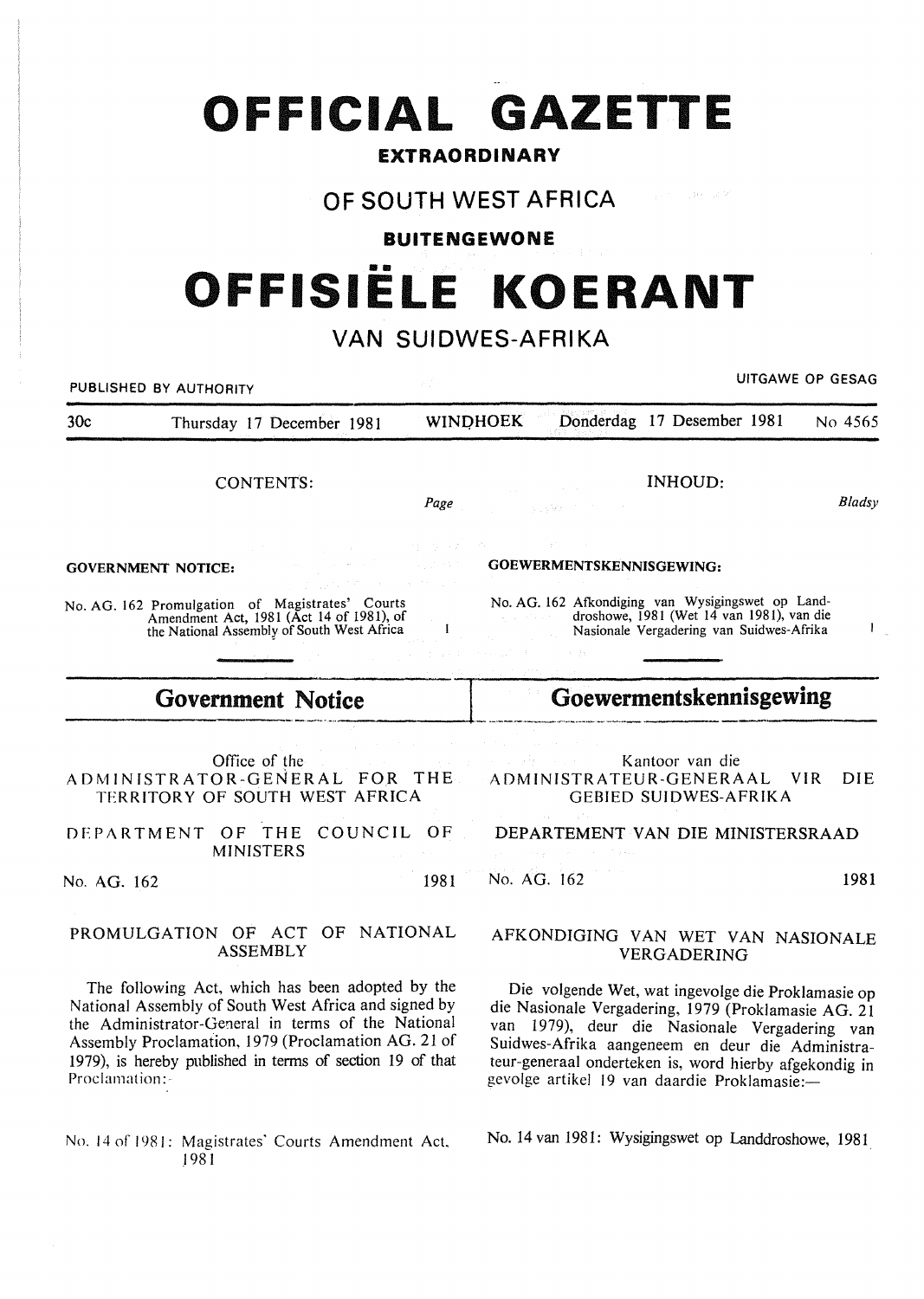### yaamoroafiya

#### Act No. 14, 1981 MAGISTRATES' COURTS AMENDMENT ACT, 1981

*(English text signed by the Administrator-General on 10 December 1981)*  xed -sett

## AN FRYA RENCESS DE NAV

UTGAWE OF GESAG

 $-3.853$  $\frac{1}{M_{\rm Pl}^2}$  $\kappa\lambda$ 

karbur (38) medensanî

# ACT

## To amend the Magistrates' Courts Act, 1944, in order to increase the criminal jurisdiction of magistrates' courts.

aspang

|       | Amendment of section 92<br>of Act 32 of 1944, as sub-<br>stituted by section 30 of<br>Act 94 of 1974 and amend-<br>ed by section 9 of Act 91 |  |
|-------|----------------------------------------------------------------------------------------------------------------------------------------------|--|
| 最終の時に | of 1977.                                                                                                                                     |  |
|       | 細長 自発化 コンティング                                                                                                                                |  |
|       | 할 수 있어 있습니다. 이 시간이 있어?                                                                                                                       |  |

医动脉 解除的

BE IT HEREBY ENACTED by the National Assembly of South West Africa, as follows:-

1. Section 92 of the Magistrates' Courts Act, 1944, is hereby amended by the substitution for paragraphs (a) and (b) of subsection (1) of the following paragraphs:

- "(a) by imprisonment, may impose a sentence of imprisonment for a period not exceeding three years, where the court is not the court of a regional division, or not exceeding ten years, where the court is the court of a regional division; PAGNIS POLITICAL
- (b) by fine, may impose a fine not exceeding three thousand rand, where the court is not the court of a regional division, or not exceeding ten thousand rand, where the court is the court of a regional division;".

2. This Act shall be called the Magistrates' Courts Amendment Act, 1981, and shall come into operation on a date to be fixed by the Administrator-General by proclamation ·in the *Official Gazette.* 

gaiwegalunsuki in ngiliy 且人家聚团 往城 一 -93 V

2) 営営金

- 21

Short title and commencement.<br>DE MENERANA D

1891

A MERAK AZ ETTER (394) 食品行為 花美谷

go beamfilioù etu etu est sos e 第二章 计网络不定的 nov gereisen zu der moster-Avenue  $\sim 25\pm 0.6\,\mu_{\rm eff}$  (for  $\sim 0.1$ 

学程序 法国家科学协会